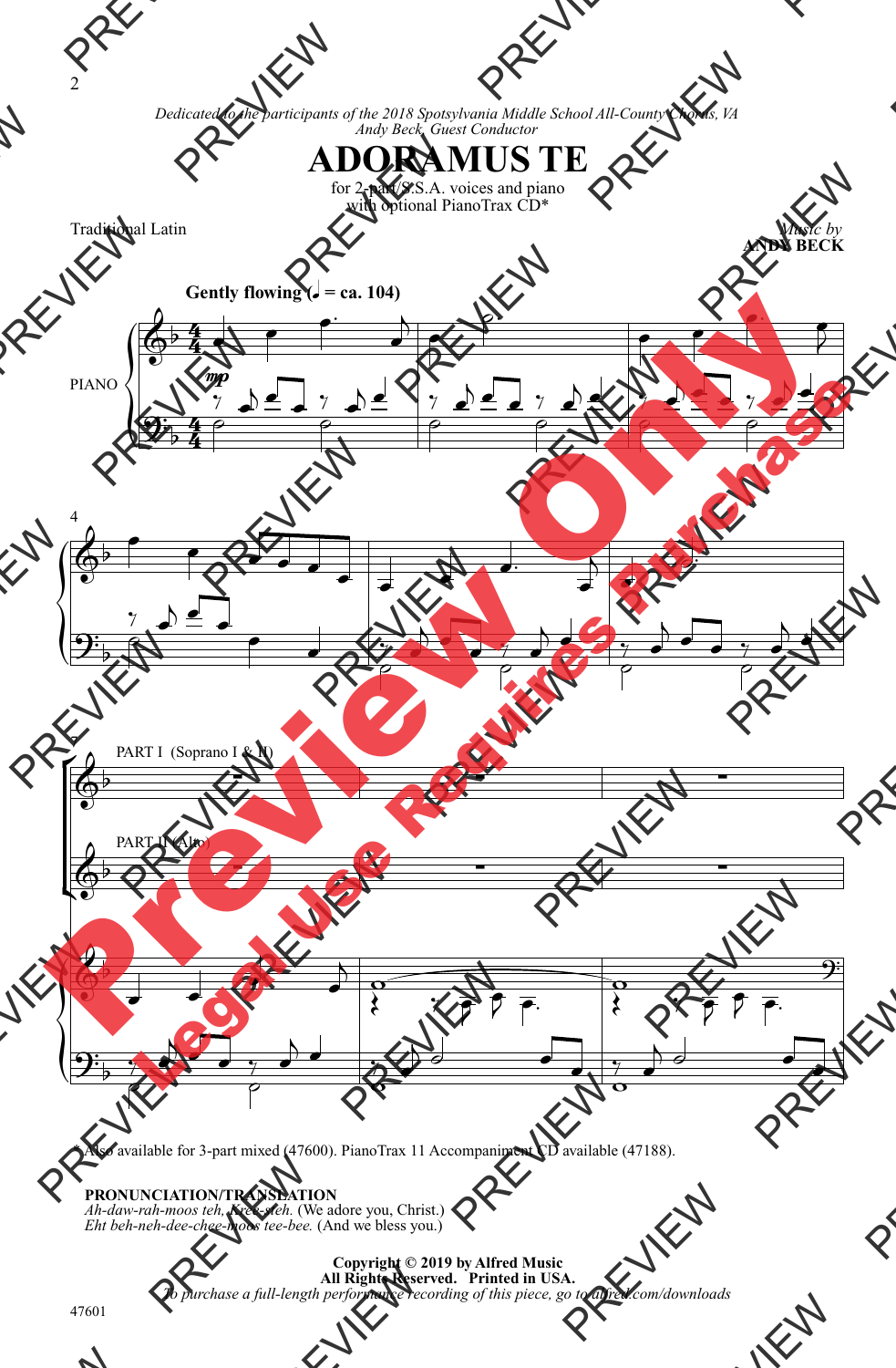

47601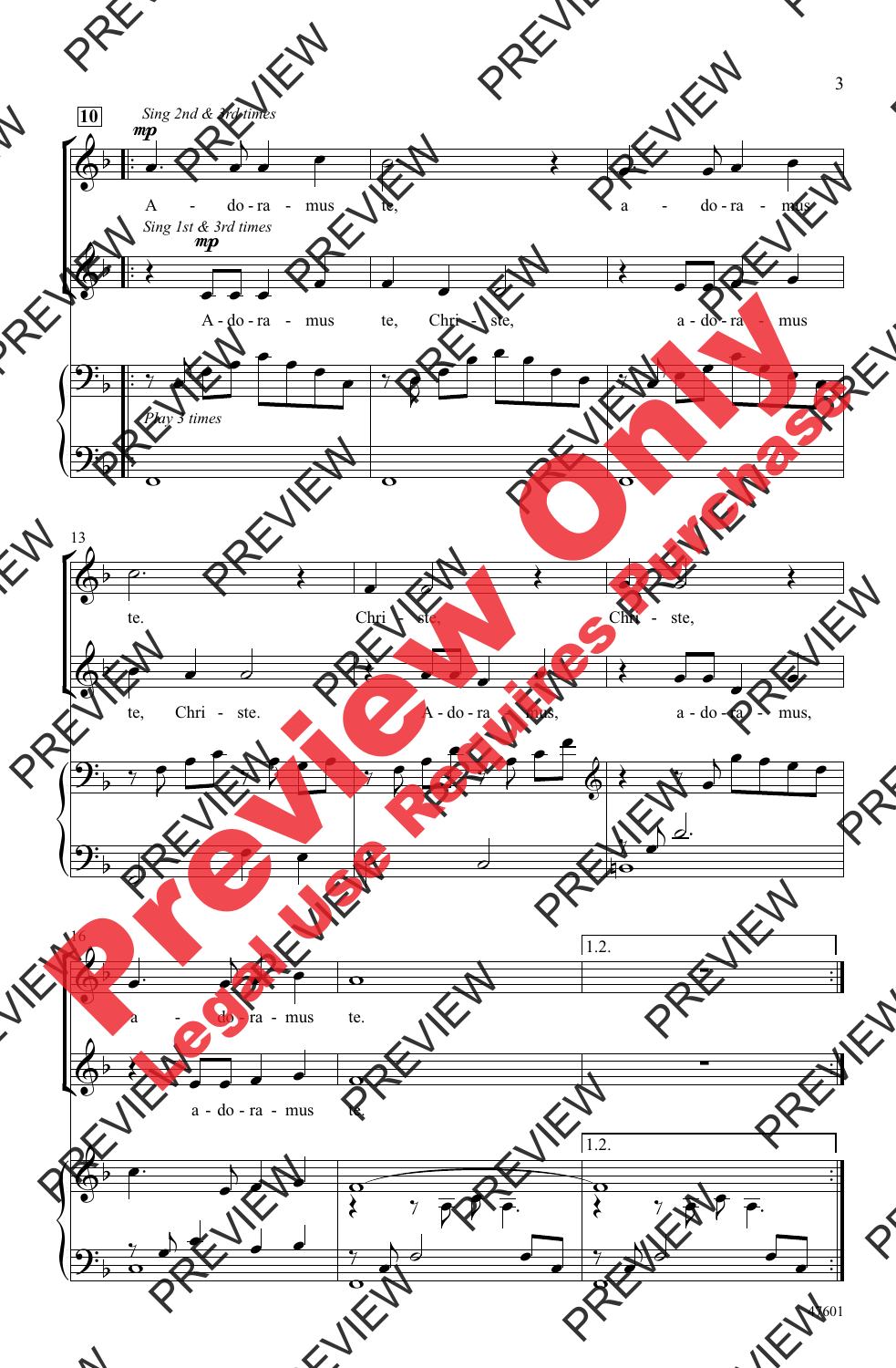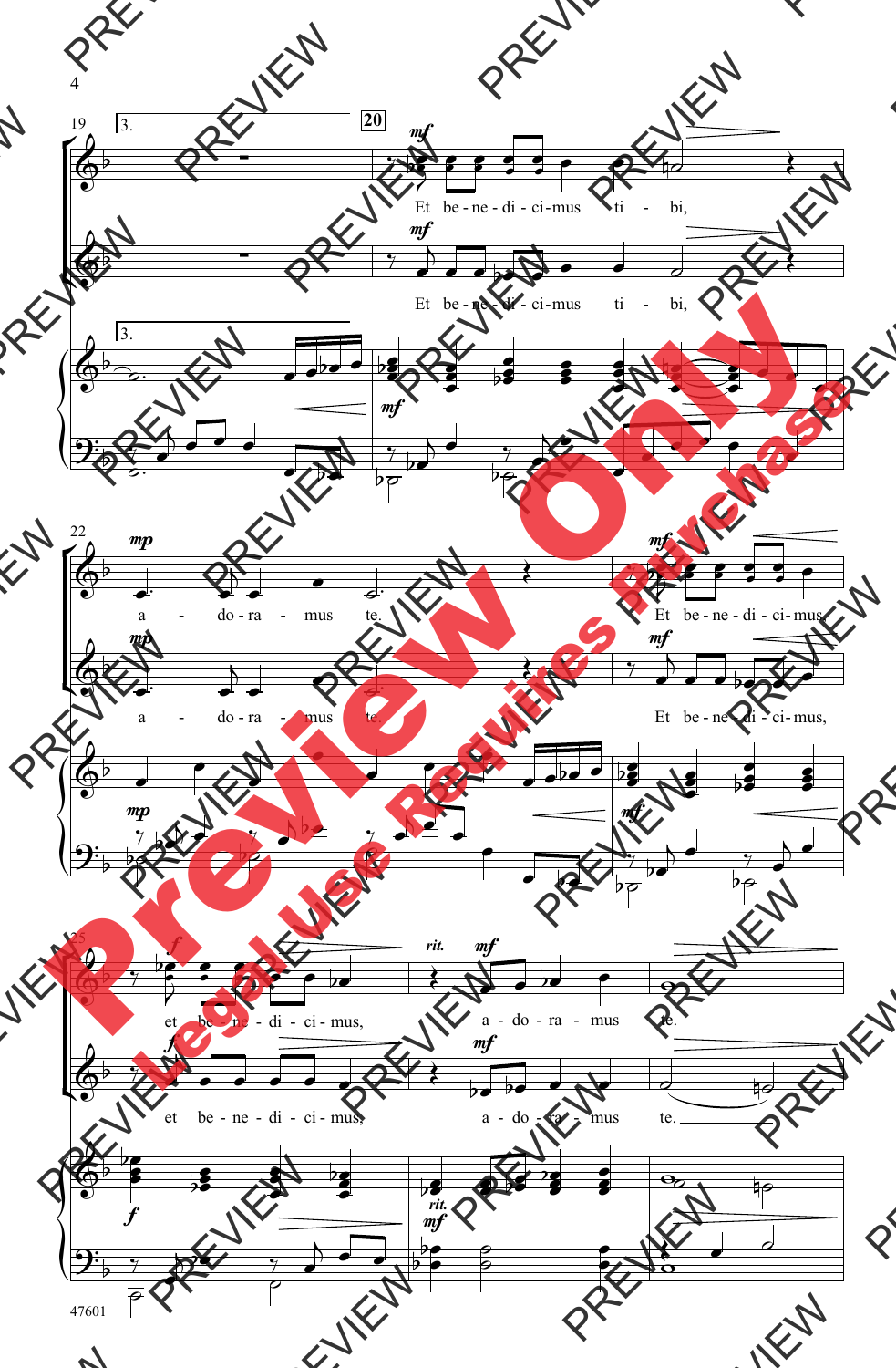

47601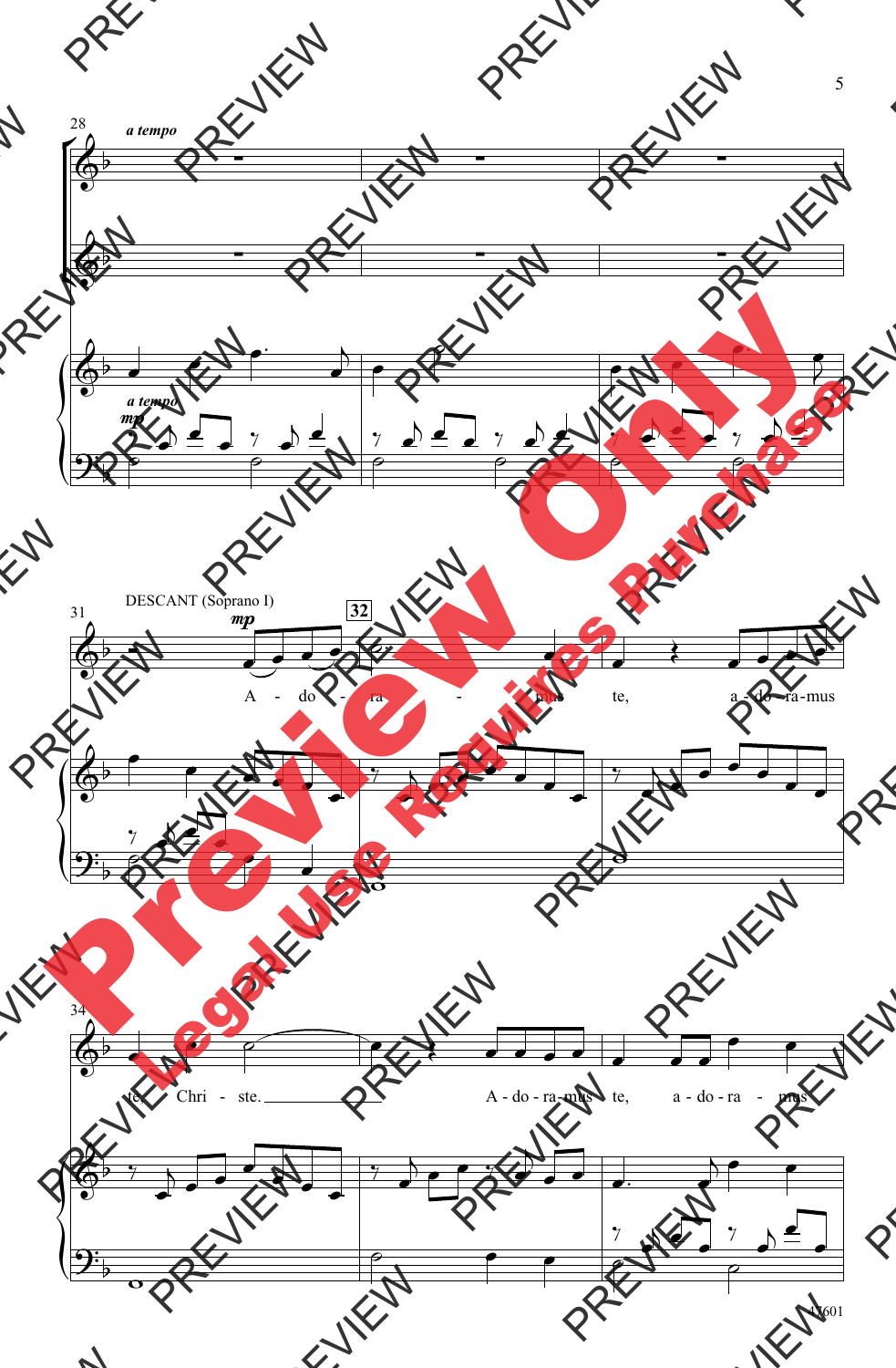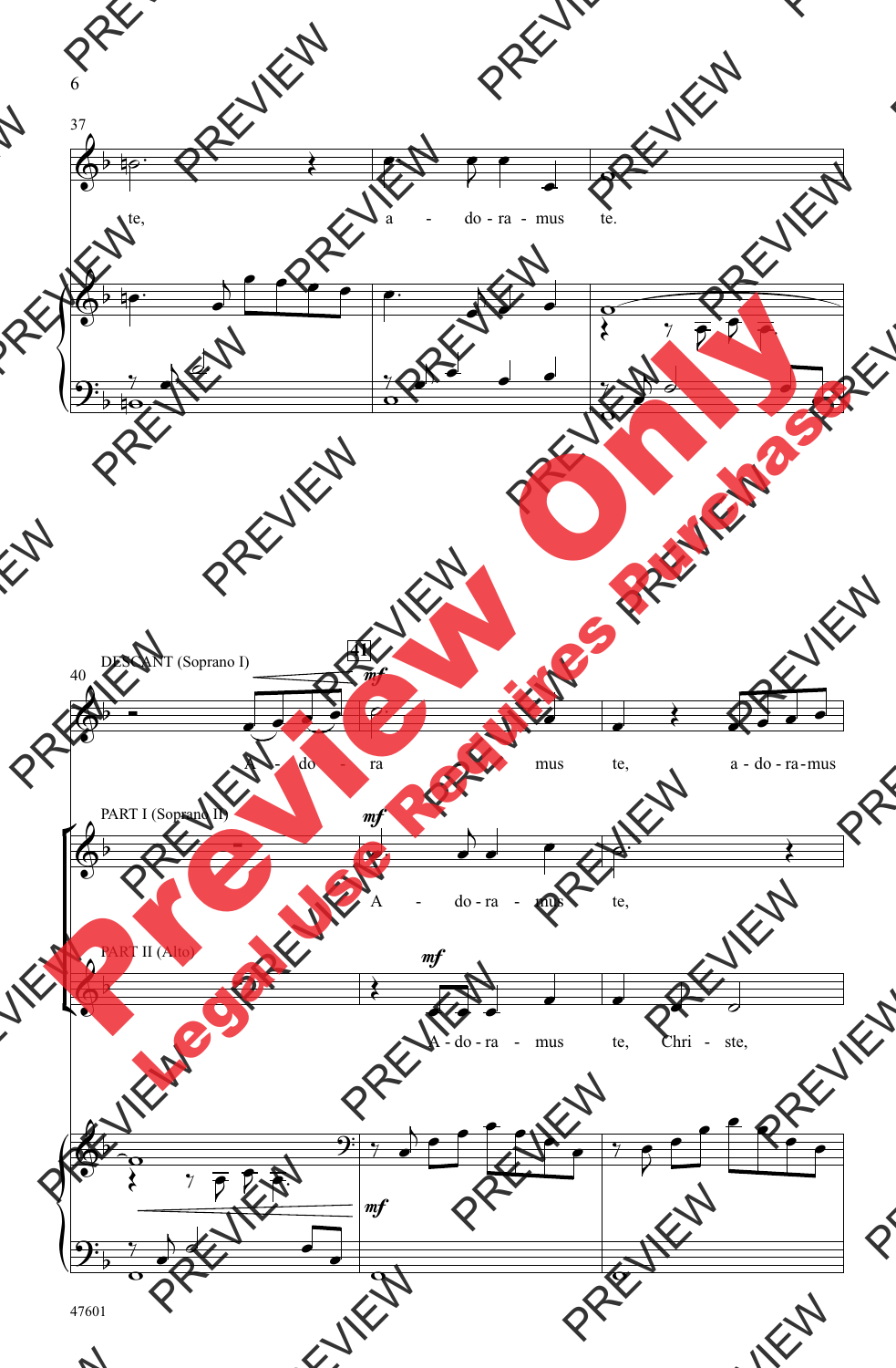![](_page_5_Figure_0.jpeg)